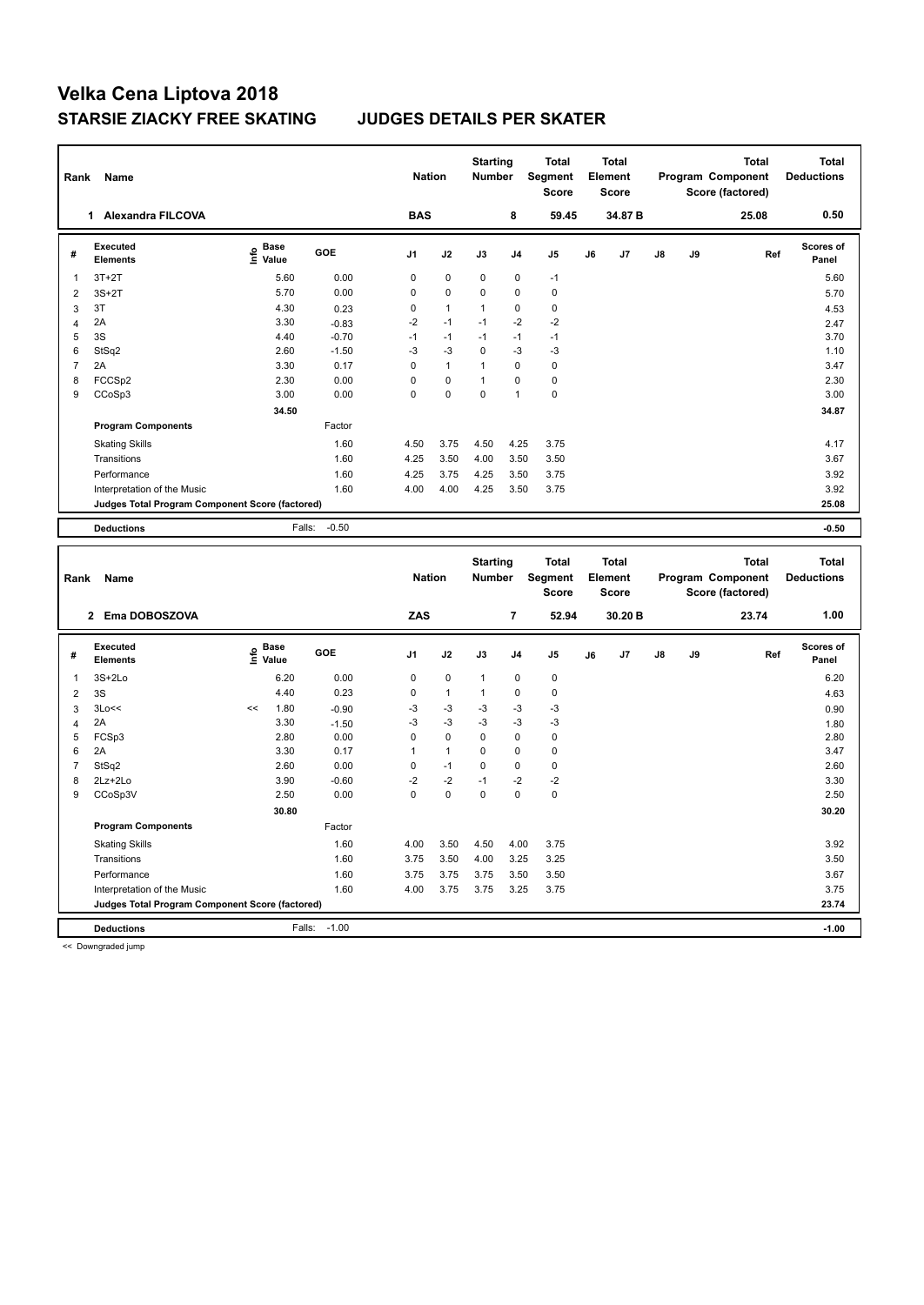| Rank | Name                                            |    |                      |         | <b>Nation</b>  |                | <b>Starting</b><br><b>Number</b> |                | <b>Total</b><br>Segment<br><b>Score</b> |    | <b>Total</b><br>Element<br>Score |               |    | <b>Total</b><br>Program Component<br>Score (factored) | Total<br><b>Deductions</b> |
|------|-------------------------------------------------|----|----------------------|---------|----------------|----------------|----------------------------------|----------------|-----------------------------------------|----|----------------------------------|---------------|----|-------------------------------------------------------|----------------------------|
|      | Erika BALAZOVA<br>3                             |    |                      |         | <b>TN</b>      |                |                                  | 6              | 51.36                                   |    | 25.86 B                          |               |    | 26.00                                                 | 0.50                       |
| #    | Executed<br><b>Elements</b>                     | ۴ů | <b>Base</b><br>Value | GOE     | J <sub>1</sub> | J2             | J3                               | J <sub>4</sub> | J <sub>5</sub>                          | J6 | J <sub>7</sub>                   | $\mathsf{J}8$ | J9 | Ref                                                   | Scores of<br>Panel         |
| 1    | $2A+2T$                                         |    | 4.60                 | $-0.50$ | $-1$           | $-1$           | $-1$                             | $-1$           | $-1$                                    |    |                                  |               |    |                                                       | 4.10                       |
| 2    | 2Lz+2Lo                                         |    | 3.90                 | 0.20    | 0              | $\overline{1}$ | $\mathbf{1}$                     | $\mathbf 0$    | $\mathbf{1}$                            |    |                                  |               |    |                                                       | 4.10                       |
| 3    | 2A                                              |    | 3.30                 | 0.00    | 0              | $\mathbf 0$    | 0                                | $-1$           | $\mathbf 0$                             |    |                                  |               |    |                                                       | 3.30                       |
| 4    | 2Lz<<                                           | << | 0.60                 | $-0.27$ | $-2$           | $-2$           | $-3$                             | $-3$           | $-3$                                    |    |                                  |               |    |                                                       | 0.33                       |
| 5    | FCCSp3                                          |    | 2.80                 | 0.33    | 1              | $\overline{1}$ | $\overline{1}$                   | $\mathbf 0$    | $\mathbf 0$                             |    |                                  |               |    |                                                       | 3.13                       |
| 6    | 2F                                              |    | 1.90                 | 0.00    | 0              | $\overline{1}$ | $\Omega$                         | $\Omega$       | 0                                       |    |                                  |               |    |                                                       | 1.90                       |
| 7    | 2T                                              |    | 1.30                 | 0.07    | 0              | $\overline{1}$ | $\mathbf 0$                      | $\mathbf 0$    | $\mathbf{1}$                            |    |                                  |               |    |                                                       | 1.37                       |
| 8    | CCoSp2                                          |    | 2.50                 | 0.33    | $\Omega$       | $\overline{1}$ | $\overline{2}$                   | $\mathbf{1}$   | $\mathbf 0$                             |    |                                  |               |    |                                                       | 2.83                       |
| 9    | StSq3                                           |    | 3.30                 | 0.50    | $\overline{A}$ | $\overline{1}$ | 1                                | $\mathbf 0$    | $\overline{1}$                          |    |                                  |               |    |                                                       | 3.80                       |
|      |                                                 |    | 24.20                |         |                |                |                                  |                |                                         |    |                                  |               |    |                                                       | 25.86                      |
|      | <b>Program Components</b>                       |    |                      | Factor  |                |                |                                  |                |                                         |    |                                  |               |    |                                                       |                            |
|      | <b>Skating Skills</b>                           |    |                      | 1.60    | 4.25           | 4.50           | 4.50                             | 3.75           | 3.75                                    |    |                                  |               |    |                                                       | 4.17                       |
|      | Transitions                                     |    |                      | 1.60    | 4.00           | 4.00           | 4.00                             | 3.50           | 3.50                                    |    |                                  |               |    |                                                       | 3.83                       |
|      | Performance                                     |    |                      | 1.60    | 4.25           | 4.00           | 4.25                             | 3.25           | 4.00                                    |    |                                  |               |    |                                                       | 4.08                       |
|      | Interpretation of the Music                     |    |                      | 1.60    | 4.25           | 4.25           | 4.50                             | 3.25           | 4.00                                    |    |                                  |               |    |                                                       | 4.17                       |
|      | Judges Total Program Component Score (factored) |    |                      |         |                |                |                                  |                |                                         |    |                                  |               |    |                                                       | 26.00                      |
|      | <b>Deductions</b>                               |    | Falls:               | $-0.50$ |                |                |                                  |                |                                         |    |                                  |               |    |                                                       | $-0.50$                    |

<< Downgraded jump

| Rank | Name                                            |                                  |            | <b>Nation</b>  |              | <b>Starting</b><br><b>Number</b> |                | <b>Total</b><br>Segment<br><b>Score</b> |    | <b>Total</b><br>Element<br><b>Score</b> |               |    | <b>Total</b><br>Program Component<br>Score (factored) | <b>Total</b><br><b>Deductions</b> |
|------|-------------------------------------------------|----------------------------------|------------|----------------|--------------|----------------------------------|----------------|-----------------------------------------|----|-----------------------------------------|---------------|----|-------------------------------------------------------|-----------------------------------|
|      | 4 Sofia SEBINOVA                                |                                  |            | ZAF            |              |                                  | 5              | 46.83                                   |    | 22.97                                   |               |    | 23.86                                                 | 0.00                              |
| #    | Executed<br><b>Elements</b>                     | <b>Base</b><br>e Base<br>⊆ Value | <b>GOE</b> | J <sub>1</sub> | J2           | J3                               | J <sub>4</sub> | J5                                      | J6 | J7                                      | $\mathsf{J}8$ | J9 | Ref                                                   | <b>Scores of</b><br>Panel         |
| 1    | $2F+2Lo$                                        | 3.70                             | $-0.20$    | 0              | $-1$         | $\mathbf 0$                      | $-1$           | $-1$                                    |    |                                         |               |    |                                                       | 3.50                              |
| 2    | $2Lz + 2T$                                      | 3.40                             | $-0.10$    | 0              | $-1$         | $\mathbf 0$                      | 0              | $-1$                                    |    |                                         |               |    |                                                       | 3.30                              |
| 3    | CCoSp3                                          | 3.00                             | 0.00       | 0              | 0            | $\Omega$                         | 0              | 0                                       |    |                                         |               |    |                                                       | 3.00                              |
| 4    | 2Lo                                             | 1.80                             | $-0.20$    | 0              | $-1$         | $\mathbf 0$                      | $-1$           | $-1$                                    |    |                                         |               |    |                                                       | 1.60                              |
| 5    | StSq3                                           | 3.30                             | 0.33       |                | $\mathbf{1}$ | $\overline{2}$                   | $\mathbf 0$    | 0                                       |    |                                         |               |    |                                                       | 3.63                              |
| 6    | 1A                                              | 1.10                             | 0.07       |                | $\mathbf 0$  |                                  | $\mathbf 0$    | $\pmb{0}$                               |    |                                         |               |    |                                                       | 1.17                              |
|      | FCSSp3                                          | 2.60                             | 0.17       | $\Omega$       | $\mathbf{1}$ |                                  | 0              | 0                                       |    |                                         |               |    |                                                       | 2.77                              |
| 8    | 2Lz                                             | 2.10                             | 0.00       | 0              | $\mathbf 0$  |                                  | 0              | $\pmb{0}$                               |    |                                         |               |    |                                                       | 2.10                              |
| 9    | 2F                                              | 1.90                             | 0.00       | 0              | $\mathbf 0$  | $\mathbf 0$                      | $\mathbf 0$    | $\pmb{0}$                               |    |                                         |               |    |                                                       | 1.90                              |
|      |                                                 | 22.90                            |            |                |              |                                  |                |                                         |    |                                         |               |    |                                                       | 22.97                             |
|      | <b>Program Components</b>                       |                                  | Factor     |                |              |                                  |                |                                         |    |                                         |               |    |                                                       |                                   |
|      | <b>Skating Skills</b>                           |                                  | 1.60       | 4.00           | 3.50         | 4.25                             | 3.25           | 3.25                                    |    |                                         |               |    |                                                       | 3.58                              |
|      | Transitions                                     |                                  | 1.60       | 3.75           | 3.75         | 3.75                             | 3.00           | 3.00                                    |    |                                         |               |    |                                                       | 3.50                              |
|      | Performance                                     |                                  | 1.60       | 4.25           | 4.25         | 4.50                             | 3.00           | 3.50                                    |    |                                         |               |    |                                                       | 4.00                              |
|      | Interpretation of the Music                     |                                  | 1.60       | 4.00           | 4.00         | 4.25                             | 3.25           | 3.50                                    |    |                                         |               |    |                                                       | 3.83                              |
|      | Judges Total Program Component Score (factored) |                                  |            |                |              |                                  |                |                                         |    |                                         |               |    |                                                       | 23.86                             |
|      | <b>Deductions</b>                               |                                  |            |                |              |                                  |                |                                         |    |                                         |               |    |                                                       | 0.00                              |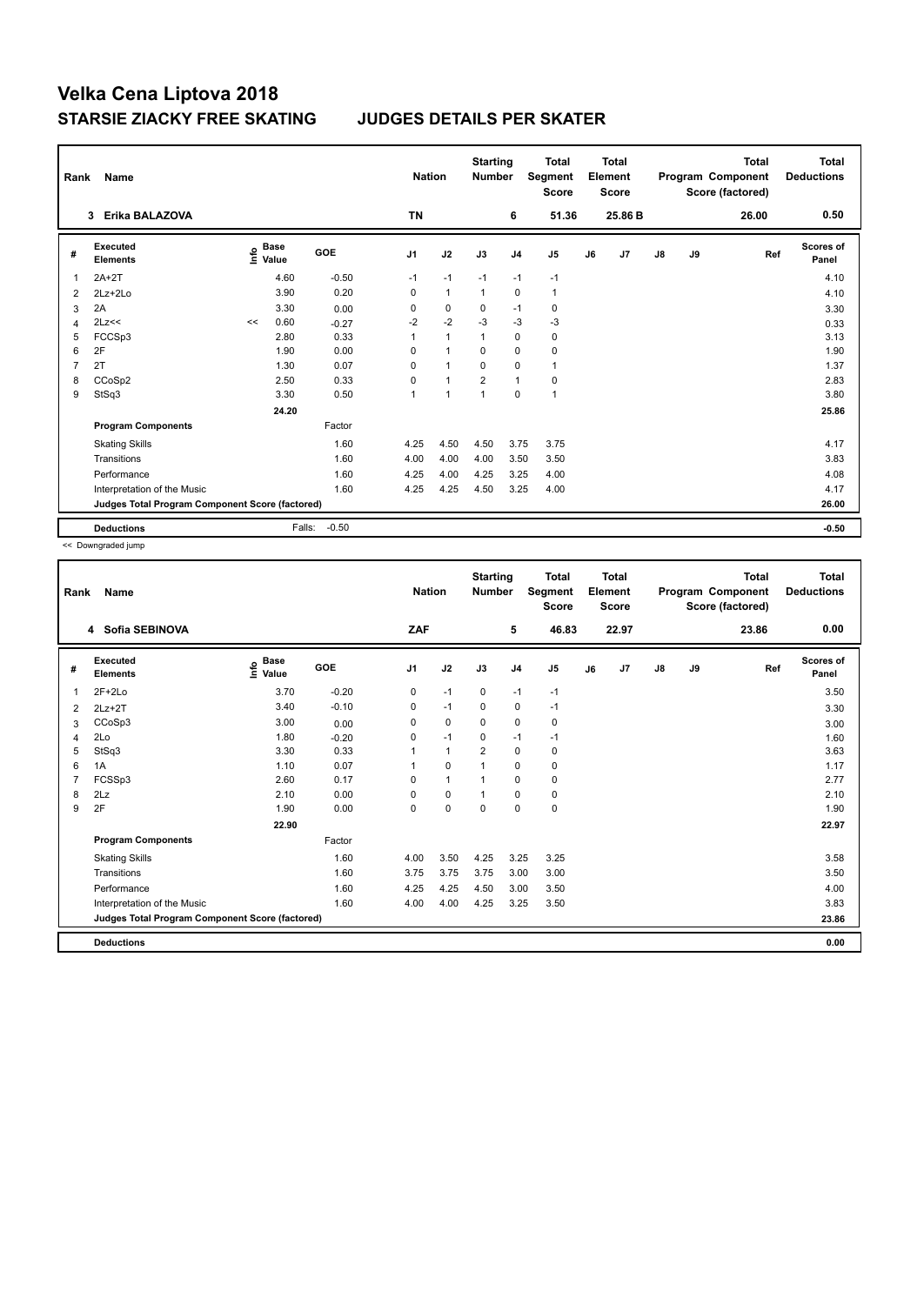| Rank           | Name                                            |                                           |         | <b>Nation</b>  |              | <b>Starting</b><br>Number |                            | <b>Total</b><br>Segment<br><b>Score</b> |    | <b>Total</b><br>Element<br>Score |    |    | <b>Total</b><br>Program Component<br>Score (factored) | <b>Total</b><br><b>Deductions</b> |
|----------------|-------------------------------------------------|-------------------------------------------|---------|----------------|--------------|---------------------------|----------------------------|-----------------------------------------|----|----------------------------------|----|----|-------------------------------------------------------|-----------------------------------|
|                | 5 Zuzana DAUBNEROVA                             |                                           |         | <b>BAP</b>     |              |                           | 4                          | 45.00                                   |    | 22.47                            |    |    | 22.53                                                 | 0.00                              |
| #              | <b>Executed</b><br><b>Elements</b>              | $\frac{e}{E}$ Base<br>$\frac{e}{E}$ Value | GOE     | J <sub>1</sub> | J2           | J3                        | J <sub>4</sub>             | J5                                      | J6 | J7                               | J8 | J9 | Ref                                                   | <b>Scores of</b><br>Panel         |
| 1              | 2F+2Lo                                          | 3.70                                      | 0.00    | 0              | $\mathbf 0$  | 0                         | $\mathbf 0$                | $\pmb{0}$                               |    |                                  |    |    |                                                       | 3.70                              |
| $\overline{2}$ | 1A                                              | 1.10                                      | 0.00    | 0              | $\mathbf{1}$ | 0                         | $\mathbf 0$                | $\pmb{0}$                               |    |                                  |    |    |                                                       | 1.10                              |
| 3              | $2Lz + 2T$                                      | 3.40                                      | 0.30    | $\mathbf{1}$   | $\mathbf{1}$ | 1                         | $\mathbf 0$                | $\mathbf{1}$                            |    |                                  |    |    |                                                       | 3.70                              |
| $\overline{4}$ | StSq2                                           | 2.60                                      | 0.00    | 0              | 0            | 1                         | $\mathbf 0$                | $\pmb{0}$                               |    |                                  |    |    |                                                       | 2.60                              |
| 5              | 2Lo                                             | 1.80                                      | 0.10    | 1              | 1            | 0                         | $\mathbf 0$                | $\mathbf 0$                             |    |                                  |    |    |                                                       | 1.90                              |
| 6              | FCCSp2                                          | 2.30                                      | 0.17    | $\mathbf{1}$   | 0            | 1                         | $\mathbf 0$                | $\pmb{0}$                               |    |                                  |    |    |                                                       | 2.47                              |
| $\overline{7}$ | 2F                                              | 1.90                                      | 0.00    | 0              | $\mathbf{1}$ | 0                         | $\mathbf 0$                | $\pmb{0}$                               |    |                                  |    |    |                                                       | 1.90                              |
| 8              | 2Lz                                             | 2.10                                      | 0.00    | 0              | 0            | 0                         | $\mathbf 0$                | $\pmb{0}$                               |    |                                  |    |    |                                                       | 2.10                              |
| 9              | CCoSp3                                          | 3.00                                      | 0.00    | $\mathbf 0$    | 1            | 0                         | $\mathbf 0$                | $\pmb{0}$                               |    |                                  |    |    |                                                       | 3.00                              |
|                |                                                 | 21.90                                     |         |                |              |                           |                            |                                         |    |                                  |    |    |                                                       | 22.47                             |
|                | <b>Program Components</b>                       |                                           | Factor  |                |              |                           |                            |                                         |    |                                  |    |    |                                                       |                                   |
|                | <b>Skating Skills</b>                           |                                           | 1.60    | 4.00           | 3.50         | 3.75                      | 3.25                       | 3.25                                    |    |                                  |    |    |                                                       | 3.50                              |
|                | Transitions                                     |                                           | 1.60    | 3.50           | 3.50         | 3.75                      | 2.75                       | 3.00                                    |    |                                  |    |    |                                                       | 3.33                              |
|                | Performance                                     |                                           | 1.60    | 3.75           | 4.00         | 4.00                      | 2.75                       | 3.25                                    |    |                                  |    |    |                                                       | 3.67                              |
|                | Interpretation of the Music                     |                                           | 1.60    | 3.75           | 3.75         | 4.00                      | 3.00                       | 3.25                                    |    |                                  |    |    |                                                       | 3.58                              |
|                | Judges Total Program Component Score (factored) |                                           |         |                |              |                           |                            |                                         |    |                                  |    |    |                                                       | 22.53                             |
|                |                                                 |                                           |         |                |              |                           |                            |                                         |    |                                  |    |    |                                                       |                                   |
|                | <b>Deductions</b>                               |                                           |         |                |              |                           |                            |                                         |    |                                  |    |    |                                                       | 0.00                              |
|                |                                                 |                                           |         |                |              |                           |                            |                                         |    |                                  |    |    |                                                       |                                   |
|                |                                                 |                                           |         |                |              |                           |                            |                                         |    |                                  |    |    |                                                       |                                   |
|                |                                                 |                                           |         |                |              | <b>Starting</b>           |                            | <b>Total</b>                            |    | <b>Total</b>                     |    |    | <b>Total</b>                                          | <b>Total</b>                      |
| Rank           | Name                                            |                                           |         | <b>Nation</b>  |              | Number                    |                            | <b>Segment</b>                          |    | Element                          |    |    | Program Component                                     | <b>Deductions</b>                 |
|                |                                                 |                                           |         |                |              |                           |                            | Score                                   |    | Score                            |    |    | Score (factored)                                      |                                   |
|                | 6 Marina PASTIERIKOVA                           |                                           |         | <b>POK</b>     |              |                           | 3                          | 40.63                                   |    | 18.76                            |    |    | 21.87                                                 | 0.00                              |
|                |                                                 |                                           |         |                |              |                           |                            |                                         |    |                                  |    |    |                                                       |                                   |
| #              | <b>Executed</b><br><b>Elements</b>              | $\overset{\circ}{\text{E}}$ Value         | GOE     | J <sub>1</sub> | J2           | J3                        | J <sub>4</sub>             | J5                                      | J6 | J7                               | J8 | J9 | Ref                                                   | Scores of<br>Panel                |
|                |                                                 |                                           |         |                |              |                           |                            |                                         |    |                                  |    |    |                                                       |                                   |
| 1              | 2Lo                                             | 1.80                                      | 0.00    | 0              | 0            | 0                         | 0                          | $\pmb{0}$                               |    |                                  |    |    |                                                       | 1.80                              |
| $\overline{2}$ | 2Lz+1A+SEQ                                      | 2.56                                      | 0.00    | 0              | $\mathbf{1}$ | 0                         | $\mathbf 0$                | $\mathbf 0$                             |    |                                  |    |    |                                                       | 2.56                              |
| 3              | 2Lz                                             | 2.10                                      | 0.00    | 0              | $\pmb{0}$    | 0                         | $\mathbf 0$                | $\mathbf 0$                             |    |                                  |    |    |                                                       | 2.10                              |
| $\overline{4}$ | CCoSp3                                          | 3.00                                      | 0.50    | 0              | $\mathbf{1}$ | 1                         | $\mathbf{1}$               | $\mathbf{1}$                            |    |                                  |    |    |                                                       | 3.50                              |
| 5              | 2F+2Lo<                                         | 3.20<br>$\,<$                             | $-0.40$ | $-1$           | $-2$         | $-1$                      | $-2$                       | $-1$                                    |    |                                  |    |    |                                                       | 2.80                              |
| 6              | 2Fe                                             | 1.40<br>e                                 | $-0.60$ | $-2$           | $-2$         | $-2$<br>$-1$              | $-2$                       | $-1$                                    |    |                                  |    |    |                                                       | 0.80                              |
| $\overline{7}$ | FCSpB                                           | 1.60                                      | $-0.30$ | $-1$           | $-1$         |                           | $-2$                       | $-1$                                    |    |                                  |    |    |                                                       | 1.30                              |
| 8              | StSq2                                           | 2.60                                      | 0.00    | 0              | $\pmb{0}$    | $\pmb{0}$<br>0            | $\mathbf 0$<br>$\mathbf 0$ | $\pmb{0}$                               |    |                                  |    |    |                                                       | 2.60                              |
| 9              | 2S                                              | 1.30                                      | 0.00    | 0              | 0            |                           |                            | $\pmb{0}$                               |    |                                  |    |    |                                                       | 1.30                              |
|                |                                                 | 19.56                                     |         |                |              |                           |                            |                                         |    |                                  |    |    |                                                       | 18.76                             |
|                | <b>Program Components</b>                       |                                           | Factor  |                |              |                           |                            |                                         |    |                                  |    |    |                                                       |                                   |
|                | <b>Skating Skills</b>                           |                                           | 1.60    | 3.75           | 3.75         | 3.50                      | 3.00                       | 3.00                                    |    |                                  |    |    |                                                       | 3.42                              |
|                | Transitions                                     |                                           | 1.60    | 3.50           | 3.25         | 3.50                      | 2.75                       | 2.75                                    |    |                                  |    |    |                                                       | 3.17                              |
|                | Performance                                     |                                           | 1.60    | 3.75           | 3.50         | 3.75                      | 2.75                       | 3.25                                    |    |                                  |    |    |                                                       | 3.50                              |
|                | Interpretation of the Music                     |                                           | 1.60    | 3.75           | 3.75         | 3.75                      | 2.75                       | 3.25                                    |    |                                  |    |    |                                                       | 3.58                              |
|                | Judges Total Program Component Score (factored) |                                           |         |                |              |                           |                            |                                         |    |                                  |    |    |                                                       | 21.87                             |

< Under-rotated jump e Wrong edge